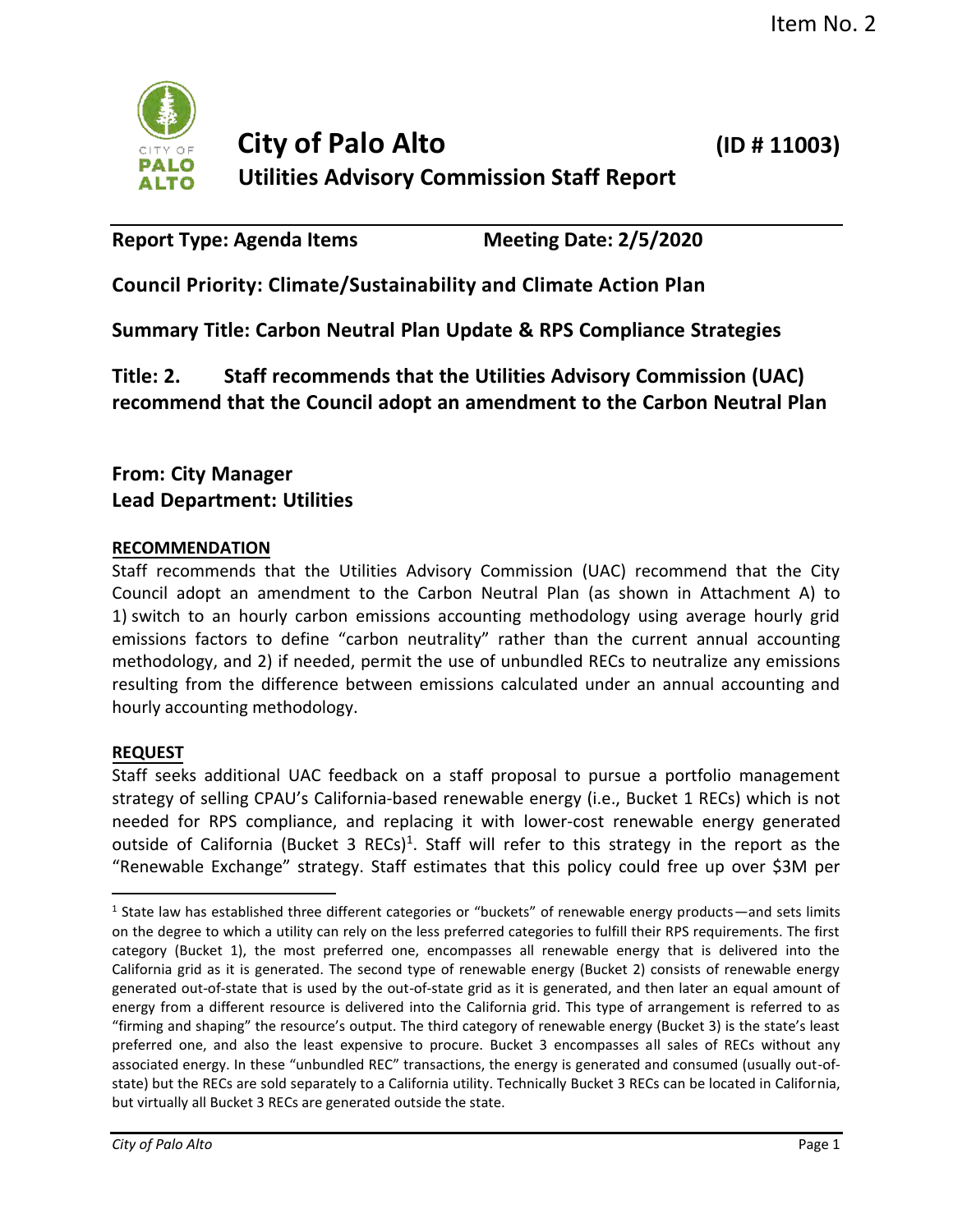year for sustainability efforts that benefit electric ratepayers, without raising rates or increasing carbon emissions of the electric portfolio. The UAC was interested in continuing to explore this proposal when it was discussed at its August 2019 meeting, and staff wishes to continue this discussion and provide an update based on the feedback it has since received on the idea from community stakeholders.

## **EXECUTIVE SUMMARY**

This report is a follow-up to reports presented on the same topics in [August 2019,](http://cityofpaloalto.org/civicax/filebank/documents/72681) [June 2019,](http://cityofpaloalto.org/civicax/filebank/documents/71698) and [May 2019](http://cityofpaloalto.org/civicax/filebank/documents/70939). Together, these reports satisfy Initiatives #4 and #5 of the City's 2018 [Electric](https://www.cityofpaloalto.org/civicax/filebank/documents/67789)  [Integrated Resource Plan \(EIRP\)](https://www.cityofpaloalto.org/civicax/filebank/documents/67789)<sup>2</sup>, which Council approved in December 2018.

This report goes into some detail on the background behind the adoption of the City's current policies related to carbon accounting and RPS procurement. It then summarizes the UAC's recent discussions on carbon emissions accounting methodologies and describes the hourly accounting approach that the UAC unanimously supported in August 2019 and the implications of switching to this approach for the Carbon Neutral Plan.

The report then describes several different RPS procurement strategies that the UAC has discussed in recent months—along with the financial impact to the utility of changing from its current RPS compliance strategy. Also presented are the implications for the City's carbon emissions reporting obligations associated with these RPS compliance strategy options. For now, staff recommends the approach where the City sells all renewable energy supplies that exceed its load (even if this yields a small residual emissions total under the hourly carbon accounting methodology), while seeking additional feedback and discussion on selling even more renewable energy than that and replacing it with Bucket 3 RECs (the Renewable Exchange strategy). The recommended strategy results in an average annual savings of \$2.3 million per year over the next eleven years (or about 0.27 cents/kWh, equivalent to a 1.5% rate change). The Renewable Exchange strategy, selling renewable energy in excess of state RPS requirements, merits more discussion and analysis, but could free up an additional \$1.0 million per year to devote to carbon reduction programs that benefit electric ratepayers over the next twelve years without increasing portfolio carbon emissions.

#### **BACKGROUND**

Over the past two years, staff has shared numerous presentations with the UAC related to the electric supply portfolio in the course of developing and implementing the 2018 [Electric](https://www.cityofpaloalto.org/civicax/filebank/documents/67789)  [Integrated Resource Plan \(EIRP\).](https://www.cityofpaloalto.org/civicax/filebank/documents/67789) In the course of these discussions, UAC commissioners have clearly articulated two points. First, the UAC would like staff to pursue a supply portfolio that

 $2$  Initiative #4 of the Work Plan called for staff to evaluate the carbon content of the electric supply portfolio using hourly grid emissions intensity data, to consider the merits of buying carbon offsets to ensure the carbon content of the cumulative hourly portfolio is zero on an annual basis, and to reevaluate the manner in which the City communicates with customers about the carbon content of the electric portfolio. Initiative #5 of the Work Plan called for staff to investigate the merits of monetizing the City's excess renewable energy supplies in order to minimize the cost of maintaining an RPS compliant and carbon neutral electricity supply portfolio.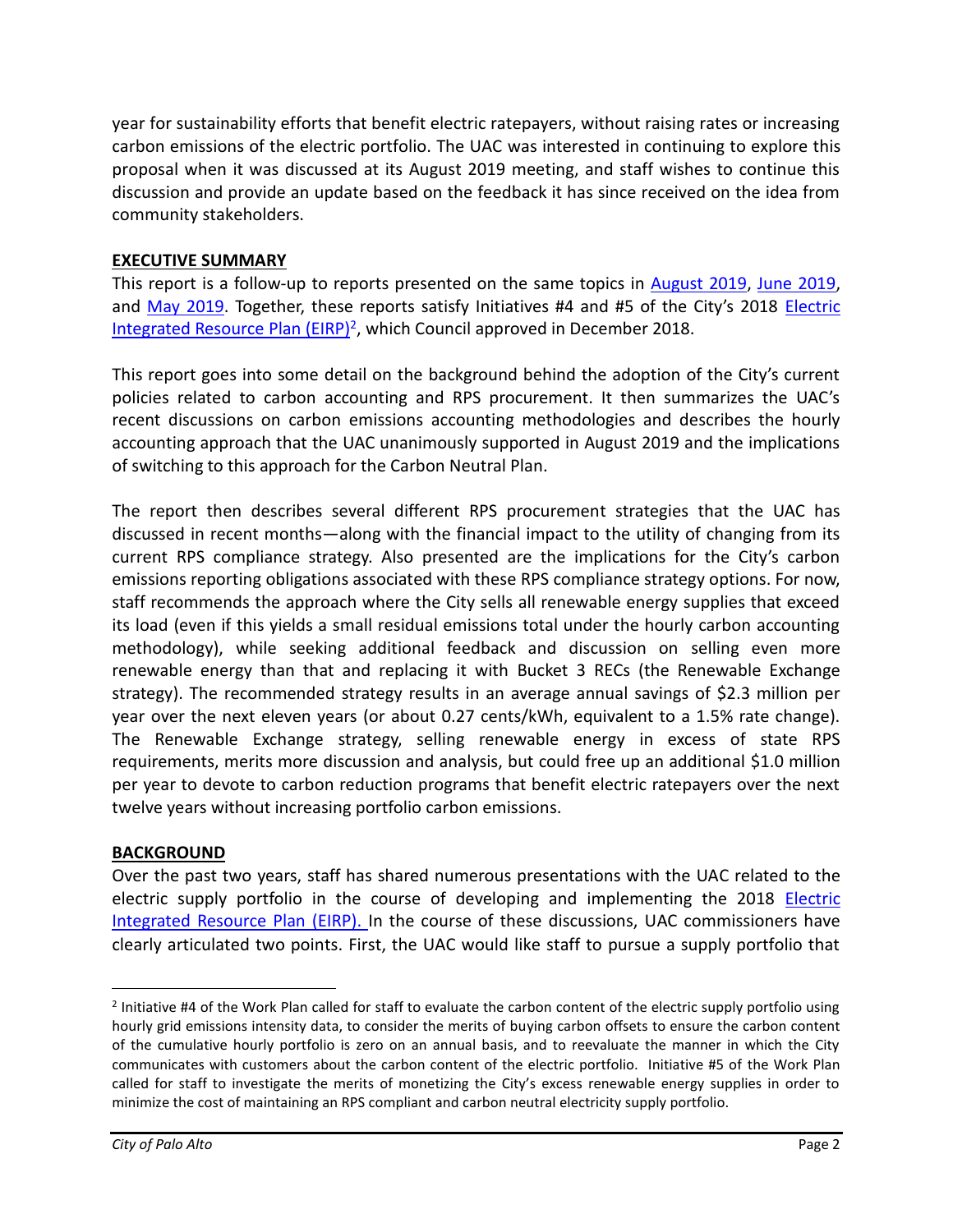minimizes total cost to customers, while also minimizing carbon emissions. While in the past the City's goal was to increase the amount of renewable energy in its portfolio (its RPS level), the fact that City has reached carbon neutrality has led the UAC to recommend pursuing a policy of maintaining carbon neutrality while calculating the portfolio's carbon impact based on hourly and seasonal grid emissions.

And second, the UAC wants staff to communicate with the public about the supply portfolio in a manner that is both accurate and accessible. Initial discussion on this topic occurred in [June](https://www.cityofpaloalto.org/civicax/filebank/documents/65327) and [September](https://www.cityofpaloalto.org/civicax/filebank/documents/66559) 2018 during discussions of the EIRP. A more in-depth discussion of this topic also occurred in May 2019 during discussion of carbon accounting methodologies for the City's electric portfolio.

The May 2019 report also described a new accounting methodology being proposed by California Energy Commission (CEC) staff for quantifying emissions on Power Content Labels (PCLs) starting in 2021.<sup>3</sup> Staff described the communications challenges that could result if the City adopts an accounting methodology that is at odds with the methodology used on the PCLs that are sent to customers every year. However, the UAC expressed a clear preference for employing an accounting methodology that most accurately represents the carbon emissions of the electric portfolio, even if it results in the reporting of two different portfolio emissions totals in some years.

When the [Carbon Neutral Plan](https://www.cityofpaloalto.org/civicax/filebank/documents/45032) (Attachment A) was approved by Council in March 2013 [\(Staff](https://www.cityofpaloalto.org/civicax/filebank/documents/33220)  [Report 3550,](https://www.cityofpaloalto.org/civicax/filebank/documents/33220) [Resolution 9322](https://www.cityofpaloalto.org/civicax/filebank/documents/33835)), carbon neutrality was defined as a portfolio that "will demonstrate annual net zero greenhouse gas (GHG) emissions, measured at the Citygate, in accordance with The Climate Registry's Electric Power Sector protocol for GHG emissions measurement and reporting." In effect, this means that the City's carbon neutral supplies (in megawatt-hours (MWh)) would be compared with the City's total load on an annual basis, and if they equal or exceed the load then the City's electric supply would be deemed to be carbon neutral. At the time, this accounting methodology was considered to be the most accurate accounting methodology that could be achieved—or needed. This was in part because in 2013 there was very little solar generation connected to the California Independent System Operator (CAISO) grid, and therefore the grid's average emissions factors did not vary in the extreme manner that they do today—for example, as in the emissions rate chart shown in **[Figure 1](#page-3-0)** below, for CAISO emissions on March 16, 2019. But, more practically, CAISO did not begin to publish grid emissions factor data with sub-annual granularity until 2018, and therefore a more granular accounting methodology was not feasible at that time.

<sup>&</sup>lt;sup>3</sup> The modifications to the Power Content Label were originally supposed to take effect in 2020, for the PCLs that report on 2019 supplies. However, in late 2019 the CEC announced a one-year delay in this implementation schedule.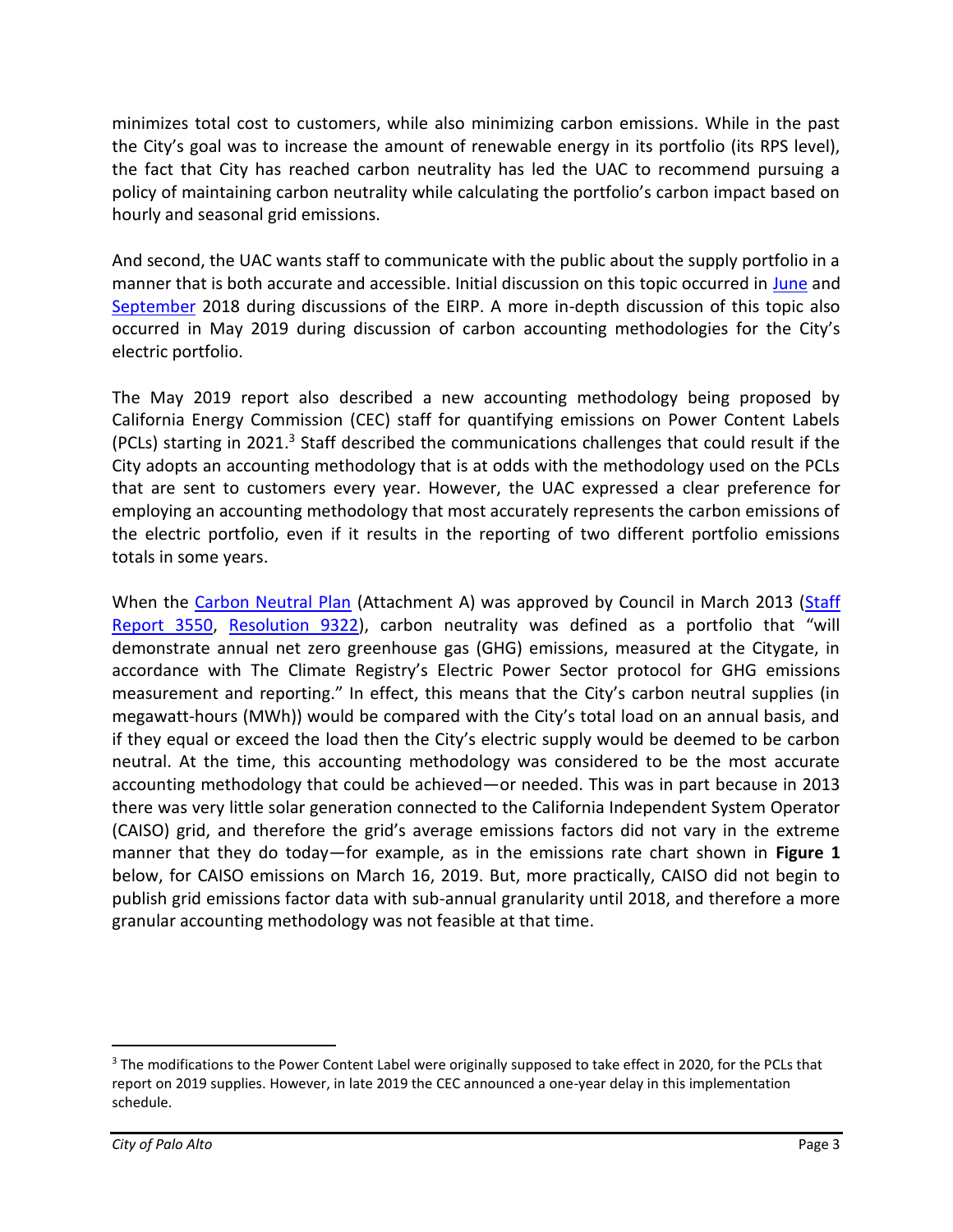<span id="page-3-0"></span>

**Figure 1: CAISO Average CO<sup>2</sup> Emissions Rates for March 16, 2019**

The City also has an RPS procurement policy separate from the Carbon Neutral Plan—the City first adopted an RPS target in 2002, and has updated its procurement policies numerous times since then, most recently in response to state RPS mandates. In pursuing these RPS procurement policies, the City has achieved its current RPS levels, which substantially exceed state-mandated levels. In fact, due to the procurement of long-term renewable supplies and long-term permanent load reductions experienced in recent years, RPS-eligible energy supplies (all supply sources other than large hydroelectric) currently represent more than 60% of retail energy sales, and combined with the City's large hydro generation, total renewable and carbon free energy is approximately 111% of load in an average hydro year.

#### **DISCUSSION**

At the May and June 2019 UAC meetings, staff and the UAC discussed a wide range of potential changes to the City's carbon accounting methodology and renewable energy procurement strategy. Subsequently, at the August 2019 meeting, staff and the UAC held a more thorough discussion of a narrower set of RPS compliance strategy options. At the August meeting, Commissioners expressed a consensus opinion that the City should switch its carbon accounting methodology to one based on hourly average emissions factors, and that the City should begin to sell some of its excess RPS supplies. The objective of this report is to seek a formal recommendation that Council codify the carbon accounting methodology change, and to seek further clarification around the recommended magnitude of RPS supplies to sell.

#### *Carbon Neutral Plan Amendment: Carbon Accounting Methodology Change*

In the May and June 2019 UAC reports on carbon accounting, staff presented six potential accounting methodologies. After thorough discussion of these options, a consensus among Commissioners emerged at the August 2019 meeting around one of them: Hourly Accounting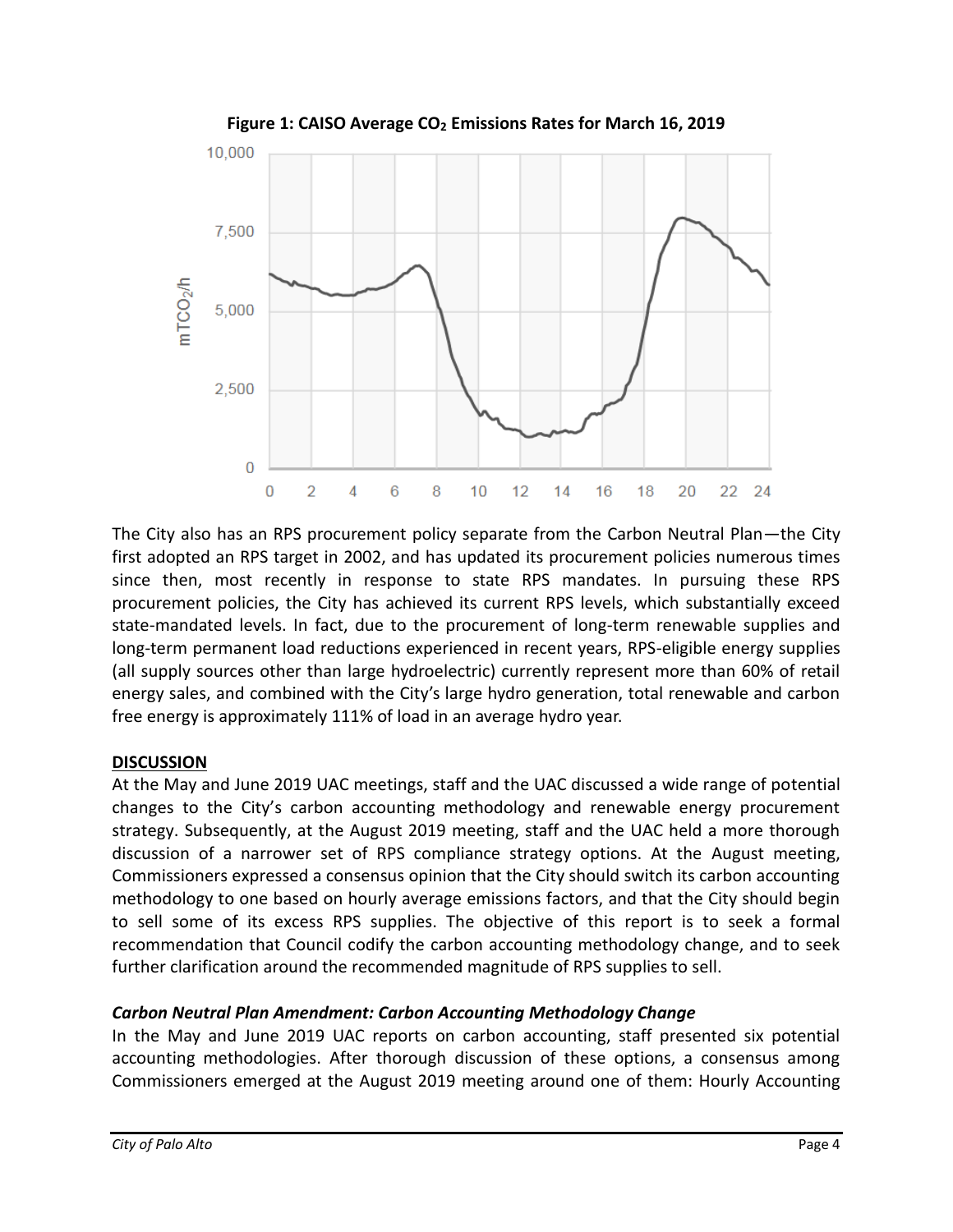Method #1 (Method C). This approach entails an hourly comparison of the City's supplies and load, with each hourly net load/supply value assigned the average hourly carbon emissions intensity of the CAISO grid to convert it to an hourly emissions total that the City's electric portfolio is responsible for. These hourly emissions totals (which can be positive or negative, depending on whether or not the City's load exceeds its carbon neutral supplies for that hour) would then be summed across the hours in a year. In addition, unbundled REC purchases *would* be permitted under this approach as a means to neutralize the carbon content of generic market energy purchases made to satisfy the City's load.

To codify this change, staff requests that the UAC recommend that Council amend the Carbon Neutral Plan definition of carbon neutrality such that the electric portfolio "demonstrate annual net zero greenhouse gas (GHG) emissions, measured at the Citygate, by applying the average hourly carbon emissions intensity of the electricity on the CAISO grid to the City's net load for each hour of the year." The Plan would be further amended to note that unbundled RECs may be purchased to neutralize residual emissions that result from the use of an hourly carbon accounting methodology, and to make other minor updates. (See Attachment A for the proposed edits to the Carbon Neutral Plan.)

While this methodology will hold the City's supply portfolio up to the strictest standard of emissions reporting (and would differ from the annual accounting methodology being proposed by the CEC for use in reporting emissions totals on a utility's annual Power Content Label), the cost impact will be relatively small. Staff estimates that the impact of switching to this hourly carbon accounting methodology would result in an increase in supply costs of approximately \$60,000 in an average hydrological year due to the use of unbundled RECs to maintain carbon neutrality under the hourly accounting methodology. This approach corresponds to Strategy (b) described in the following section, below. Use of California-based, Bucket 1 renewable supplies (instead of unbundled RECs) would increase annual supply costs by roughly an additional \$700,000 per year in an average hydrological year. This approach would correspond to Strategy (a) in the following section, below.

## *Sales of Surplus RPS Supplies*

Since the adoption of its first RPS target in 2002, the City has consistently maintained an RPS procurement goal that exceeds the statewide RPS mandate level, all while remaining under the City's \$0.5 cent/kWh rate impact limit for renewables purchases. **[Figure 2](#page-5-0)** illustrates the growth in the City's RPS supplies over the past 15 years and how these supplies compare to the statewide RPS requirements.<sup>4</sup> For calendar year (CY) 2018, the City's actual RPS level was 63.9%—more than twice the state's RPS requirement for that year of 29%.

<sup>4</sup> Note that the state's RPS procurement legislation, Senate Bill 100, includes a provision that exempts municipal utilities from meeting the RPS requirement level in years when the utility has received greater than 40% of its retail sales from large hydro generation contracts that were effective as of January 1, 2018. Thus Figure 2 includes a "hydro-adjusted RPS requirement" line, showing the volume of renewable supplies that the City would need to comply with SB 100 if it retains its existing hydro supplies, including renewing the Western contract in 2025.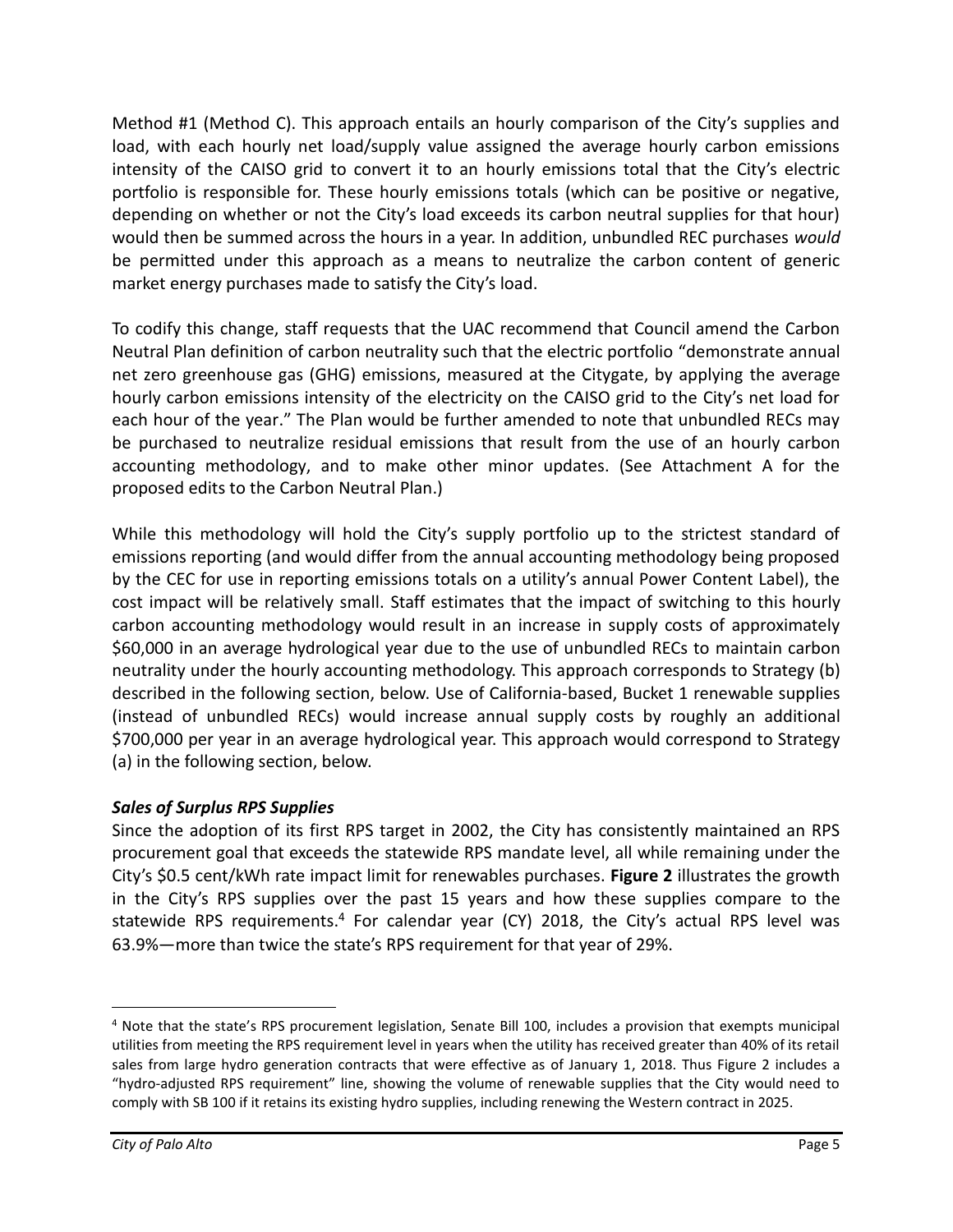<span id="page-5-0"></span>

**Figure 2: Palo Alto's RPS Supplies and Procurement Requirements**

In addition to exceeding statewide RPS procurement requirements, the City's renewable supply portfolio is also composed entirely of higher-value in-state resources—where the environmental attribute (a Renewable Energy Certificate or "REC") is "bundled" with the energy produced by the resource. In contrast, the state's RPS regulations<sup>5</sup> allow utilities to satisfy a portion of their procurement requirement (up to 10% of it) with lower cost out-of-state resources.

The June 2019 UAC report presented a fairly broad range of potential RPS strategies that the City could pursue—some of which would significantly increase the City's electric supply costs, and others that would significantly decrease it. After a thorough discussion of these options at the June and August UAC meetings, a consensus opinion emerged among Commissioners that the City should begin selling some of its excess RPS supplies—although there was still significant debate about the extent to which the City should pursue such sales. At this point there appear to be three different options under consideration:

a) *Sell Supplies That Exceed Load—and That are Not Needed to Maintain Carbon Neutrality*: Under this approach, staff has been selling off the renewable resources that exceed the City's annual load—provided that those resources would not be needed to maintain a carbon neutral supply portfolio as determined using an hourly accounting

<sup>5</sup> *See* Sec. 399.16(c)(2) of Public Utilities Code, and Sec.B(4) of the City's Renewable Portfolio Standard Procurement Plan (2018).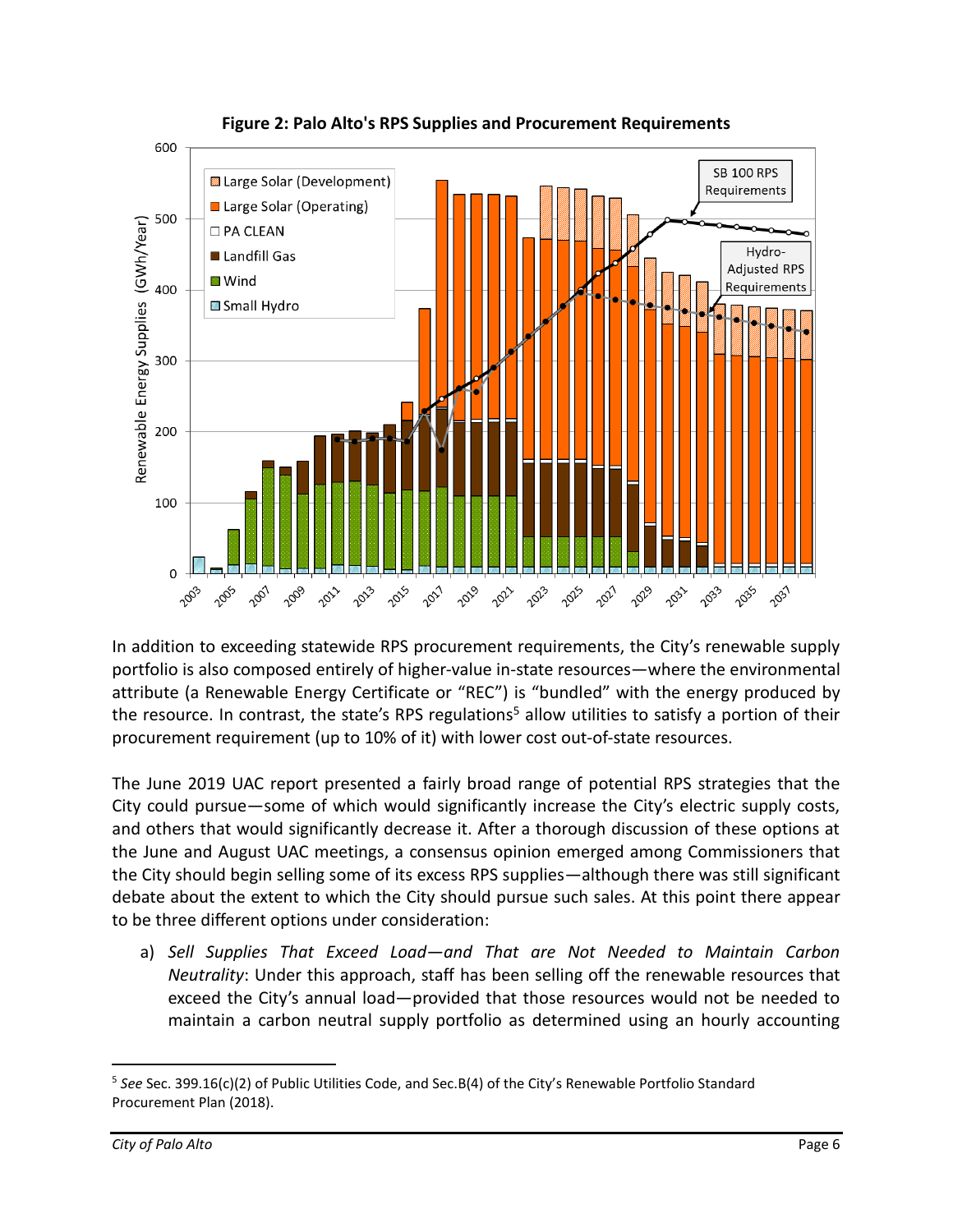methodology. Staff's carbon accounting analysis for calendar year 2018 indicates that the City will likely need to maintain an overall surplus of about 40,000 Bucket 1 RECs (4.5% of the City's total load) in order to maintain a Carbon Neutral portfolio under an hourly carbon accounting approach, without resorting to purchasing additional Bucket 3 RECs. Staff's analysis of this approach shows that it will generate cost savings while maintaining carbon neutrality (based on hourly carbon accounting), and there was unanimous support at the August meeting for pursuing this option.

- b) *Sell Supplies Exceeding Load*: This approach is similar to the first approach, except staff would sell off *all* renewable resources that exceed the City's annual load—even if doing so would result in a supply portfolio with net positive annual emissions, as determined using an hourly accounting methodology. (The resulting residual emissions—which staff estimates would be roughly 16,000 MT CO<sub>2</sub>, or 42 lb CO<sub>2</sub>/MWh, on average over this period—would then be neutralized using the Carbon Neutral Plan provision enabling staff to purchase unbundled RECs.) Staff recommends pursuing this slightly more aggressive procurement strategy, given that it is expected to yield a savings of an additional \$0.62 million per year relative to the first approach. Like the first option, this approach would also yield a Power Content Label that shows only RPS-eligible and hydroelectric supplies.
- c) *Sell Supplies Exceeding RPS Requirement (the "Renewable Exchange" strategy)*: Under this approach, the City would sell off all of its currently contracted renewable resources that exceed the state's RPS requirement level (not just those that exceed its load).<sup>6</sup> The City would also "bucket swap," essentially trading its California-based renewable energy (associated with Bucket 1 RECs) for out of state renewable energy (associated with Bucket 3 RECs), to the extent allowable under the state's RPS regulations. This approach is similar to the "Minimally Compliant" approach discussed at the June 2019 UAC meeting, except the City would not apply its stock of excess RPS supplies that it has built up since 2010<sup>7</sup> toward its RPS requirements in future years. The Renewable exchange strategy is expected to yield a savings of an additional \$1.70 million per year relative to the first approach. The residual emissions that this approach would yield (which would need to be neutralized with additional unbundled RECs) are estimated to be roughly 50,000 MT CO<sub>2</sub>, or 131 lb CO<sub>2</sub>/MWh.

At the August 2019 UAC meeting, Commissioners confirmed that the "Carbon Neutral Every Hour" approach and the "Minimally Compliant" strategy should no longer be considered. However, there appeared to be a fair amount of interest in pursuing the "Renewable Exchange" approach, in spite of the fact that this approach would result in having to report "Unspecified

 $6$  Purchases and sales of RECs with or without bundled energy are expressly permitted by Section 2.30.225 of the City's Municipal Code and Section G of the City's Energy Risk Management Policy. The City would not, however, be purchasing any additional in-state renewable resources with the intent to sell them in exchange for out-of-state renewable resources. In addition to likely being a money-losing strategy, this approach would violate the antispeculation policy in Section C of the City's Energy Risk Management Policy.

<sup>7</sup> This refers to the "Excess Procurement" and "Historic Carryover" provisions of the City's Renewable Portfolio Standard Procurement Plan, which was last updated and approved by Council in December 2018 as part of the EIRP approval process[: https://www.cityofpaloalto.org/civicax/filebank/documents/67789.](https://www.cityofpaloalto.org/civicax/filebank/documents/67789)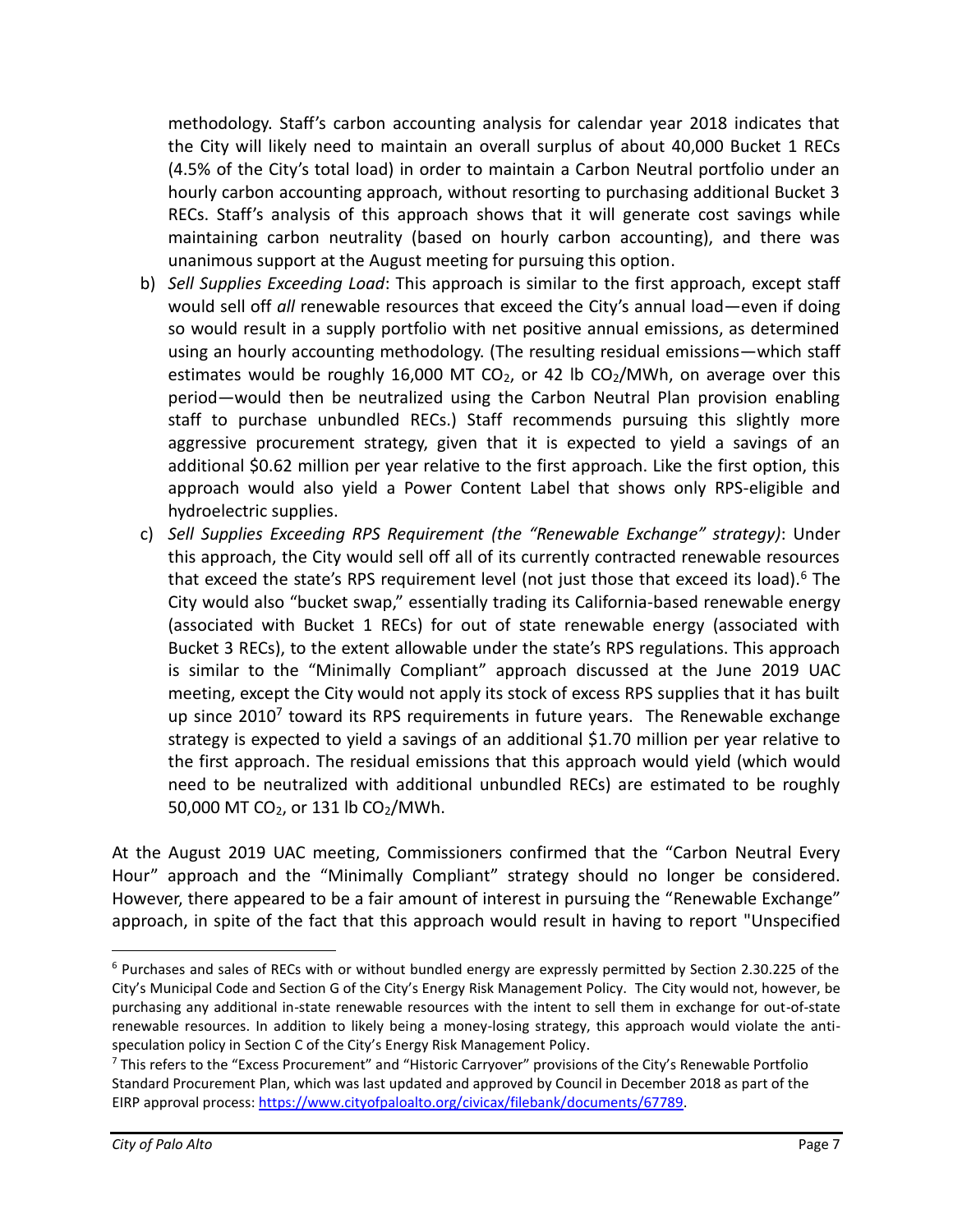sources of power" and positive net emissions on the City's Power Content Label. This interest in the "Renewable Exchange" approach, in spite of its drawbacks, was due to the fact that it would yield significantly greater cost savings, and if these savings are applied toward electrification or other decarbonization efforts, the result could be a greater overall emissions reduction.

[Figure 3](#page-7-0) below displays the annual supply cost savings (through 2030) of the three procurement strategy options described above, relative to the current portfolio. Attachment B shows these cost projections (and staff's estimates of REC costs) in more detail.



<span id="page-7-0"></span>**Figure 3: Supply Cost Savings under Various RPS Compliance Strategies (2020-2030)**

Note that the downward trend in supply cost savings over time, as well as the dip in supply cost savings for 2022, is due to the timing of existing wind and landfill gas contracts expiring during that period (combined with a new solar contract coming online in 2023), along with the increases in the state's RPS requirement (which ultimately reaches 60% in 2030). As these existing contracts expire over time and the RPS requirement rises, the City would have fewer excess renewable supplies to sell.

This analysis indicates that simply selling the City's RPS supplies that exceed 104.5% of its annual load (thus maintaining enough surplus supplies so the portfolio remains carbon neutral under an hourly accounting standard) would reduce supply costs by an average of \$1.7 million per year, while selling *all* of the supplies that exceed the City's load would reduce costs by an additional \$0.62 million per year. Finally, utilizing the "Renewable Exchange" approach would reduce supply costs by an average of \$3.3 million per year over this 12-year period—or about \$1 million per year more than the "Sell Supplies Exceeding Load" approach.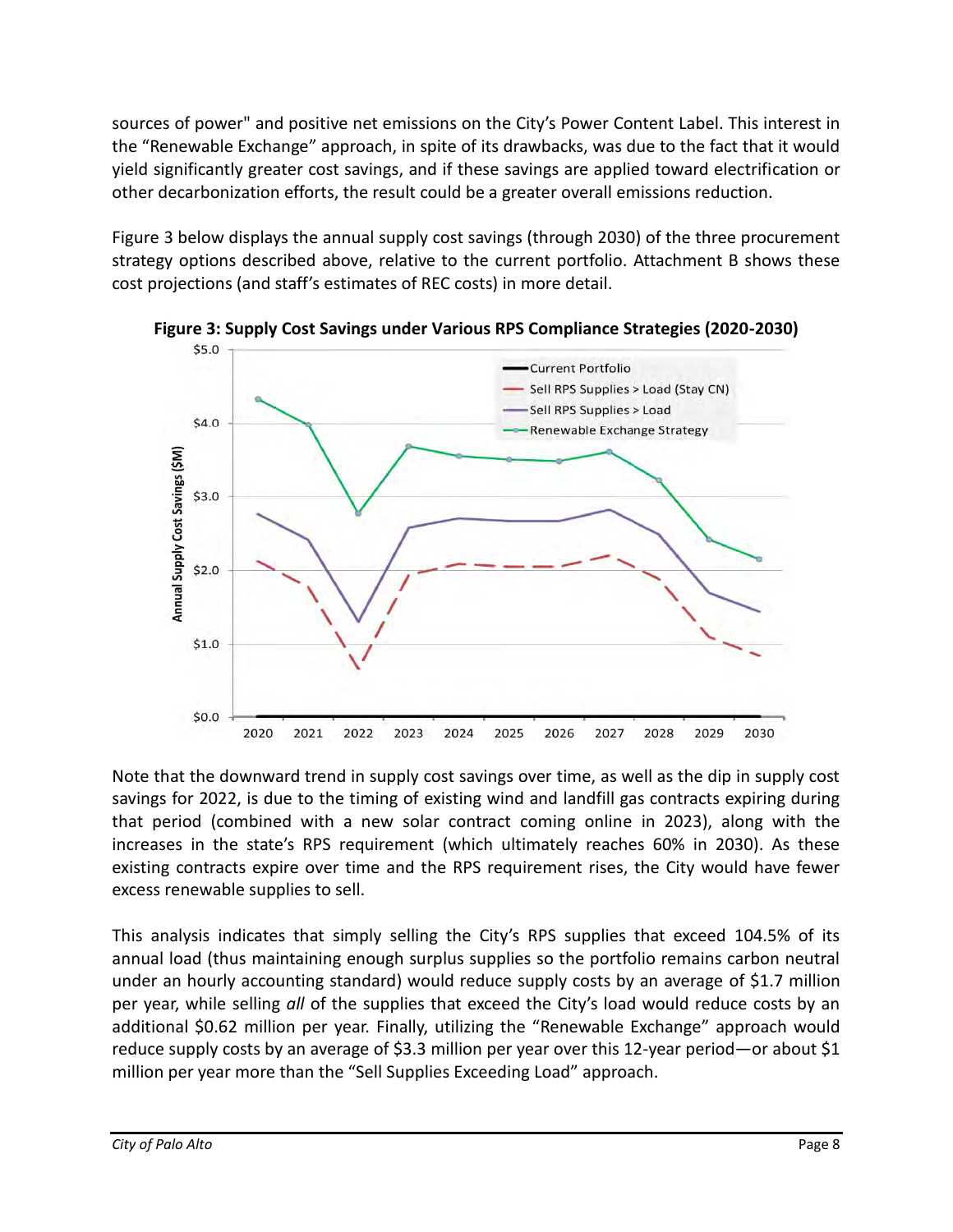**[Figure 4](#page-8-0)** below depicts the trajectory that the City's annual RPS level is expected to take between now and 2030 under the three different RPS compliance strategies listed above, as well as the RPS level for the current portfolio, with no excess supplies being sold. Note that under state law, the City's RPS compliance requirement is equivalent to the line shown for the "Renewable Exchange Strategy."

<span id="page-8-0"></span>



#### *Emissions Reporting Implications*

The City's current portfolio, because of its significant surplus of carbon neutral resources relative to load, is expected to be responsible for *net negative* carbon emissions over the next 12 years (under average hydro conditions), under either the City's existing annual carbon accounting methodology or an hourly carbon accounting methodology.<sup>8</sup> However, staff recently learned that the CEC's currently proposed Power Content Label carbon accounting methodology will result in the City having to report positive net emissions for all RPS compliance strategies under consideration, or even for the City's current portfolio. (This is because the CEC's PCL methodology ignores supplies that exceed a utility's retail sales, and assigns a positive emissions value to landfill gas generation.) This is contrary to what staff reported to the UAC in August. However, it also means that the City will face a communications challenge related to the emissions intensity value reported to customers on its PCL regardless of the RPS procurement strategy option the City follows. And counterintuitively, it also means that if the City pursues either of the two "Sell RPS Supplies Exceeding Load" options, the emissions intensity reported

<sup>&</sup>lt;sup>8</sup> Based on the analysis of the City's portfolio that staff presented in the May 2019 UAC report, a carbon accounting methodology using average hourly emissions factors yielded an annual carbon emissions total about 16,100 mT CO2 greater than an annual accounting approach.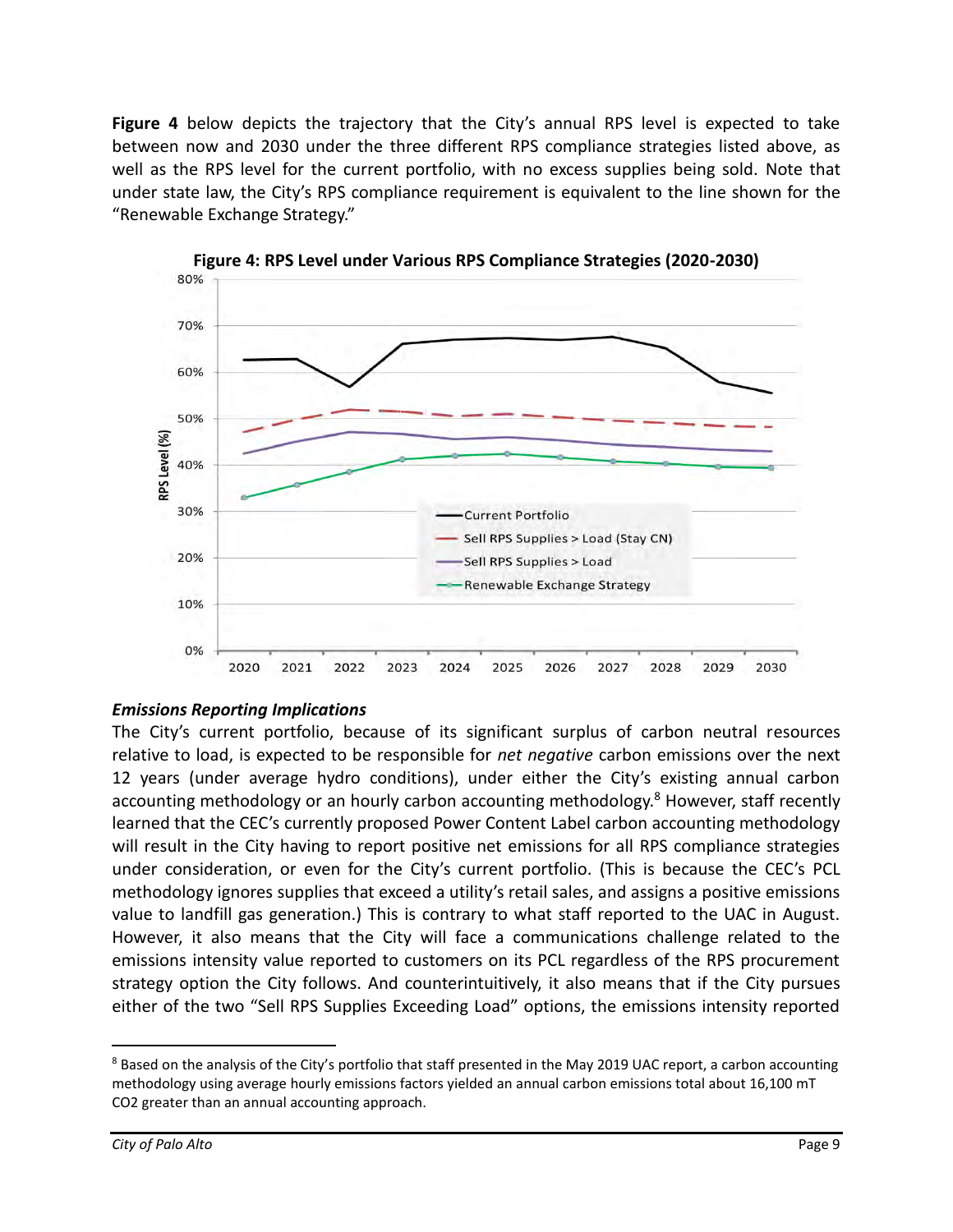on the City's PCL will actually *decrease* relative to the current portfolio (assuming that a portion of the RPS supplies sold are from the City's landfill gas generation volumes).

Beginning in 2021, the City will be required to report the emissions associated with its electric supply on a Power Content Label every year (per AB 1110). Although the state's Power Content Label regulations related to emissions reporting are still being finalized, it is expected that they will require utilities to report emissions associated with the purchase of out-of-state (Bucket 3) RECs. However, staff feels that Bucket 3 RECs have significant environmental value and merit when used as a carbon mitigation tool in the City's Carbon Neutral Plan. (For a full discussion of this topic, please see Attachment B of the [August 2019 UAC report.](http://cityofpaloalto.org/civicax/filebank/documents/72681)) [Figure 5](#page-9-0) below depicts the average supply portfolio carbon emissions intensities that the City would be required to report on its annual PCL between now and 2030 under the three different RPS compliance strategies listed above (assuming the state's draft PCL regulations are adopted).



<span id="page-9-0"></span>**Figure 5: PCL Emissions Intensities under Various RPS Compliance Strategies (2020-2030)**

Note that while in all cases the City will be required to report a positive emissions intensity value on its future Power Content Labels, even the approach with the highest emissions intensity (the "Renewable Exchange" approach, with an average emissions intensity of 65 lb  $CO<sub>2</sub>/MWh$  over this period) would be far lower than the California-wide average emissions intensity of 528 lb  $CO<sub>2</sub>/MWh.<sup>9</sup>$  So regardless of the RPS procurement option that the City elects,

<sup>&</sup>lt;sup>9</sup> U.S. Environmental Protection Agency's eGRID 2016 data for the "CAMX" region: [https://www.epa.gov/sites/production/files/2018-02/documents/egrid2016\\_summarytables.pdf](https://www.epa.gov/sites/production/files/2018-02/documents/egrid2016_summarytables.pdf)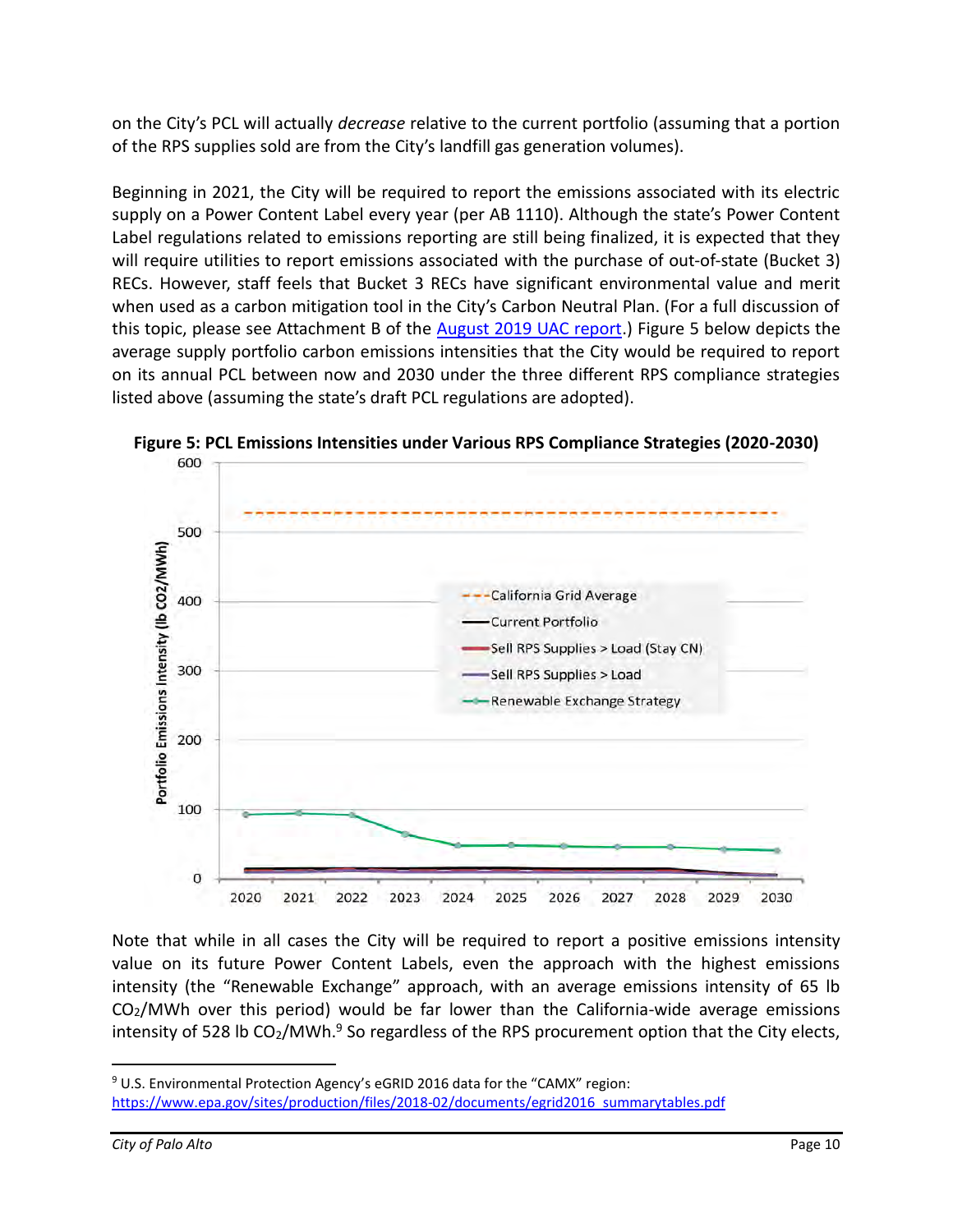staff will need to carry out a focused public relations and engagement effort to help the public and the City's most active stakeholders understand the environmentally beneficial intent of the strategy and how CPAU's portfolio remains carbon neutral.

And finally, **[Figure 6](#page-10-0)** below illustrates how customers would see the portfolio supply mix depicted on their annual Power Content Label for the year 2020, for the three primary RPS compliance strategy options listed above. (Note that the "Sell Supplies That Exceed Load—and That are Not Needed to Maintain Carbon Neutrality" approach is not shown below, because its Power Content Label would be nearly identical to that of the "Sell Supplies that Exceed Load" Power Content Label.)



<span id="page-10-0"></span>**Figure 6: Power Content Label Supply Charts for Various RPS Compliance Strategies in 2020**

The information in the figures above, comparing the three major RPS compliance strategy options discussed in this report, along with the current portfolio, is summarized in **[Table 1](#page-10-1)** below.

<span id="page-10-1"></span>

|                                                                                     | <b>Status</b><br>Quo | <b>Sell Supplies &gt; Load</b><br><b>(While Remaining</b><br><b>Carbon Neutral)</b> | <b>Sell Supplies</b><br>> Load    | Renewable<br><b>Exchange Strategy</b> |
|-------------------------------------------------------------------------------------|----------------------|-------------------------------------------------------------------------------------|-----------------------------------|---------------------------------------|
| <b>Supply Cost Savings</b><br>(SM/year)                                             | ---                  | \$1.7M                                                                              | $+$0.6M$<br>(52.3M total)         | $+ $1.0M$<br>(53.3M total)            |
| <b>Retail Rate Savings</b><br>(%)                                                   |                      | 1.1%                                                                                | $+0.5%$<br>$(1.5% \text{ total})$ | $+0.7%$<br>$(2.2% \text{ total})$     |
| RPS Level (%)*                                                                      | 63%                  | 50%                                                                                 | 45%                               | 39%                                   |
| <b>Hourly Accounting</b><br><b>Emissions Intensity</b><br>(lb CO <sub>2</sub> /MWh) | (125)                | 0                                                                                   | 42 (w/o RECs)<br>0 (with RECs)    | 131 (w/o RECs)<br>0 (with RECs)       |

| Table 1: Summary Comparison of Various RPS Compliance Strategy Options |
|------------------------------------------------------------------------|
|------------------------------------------------------------------------|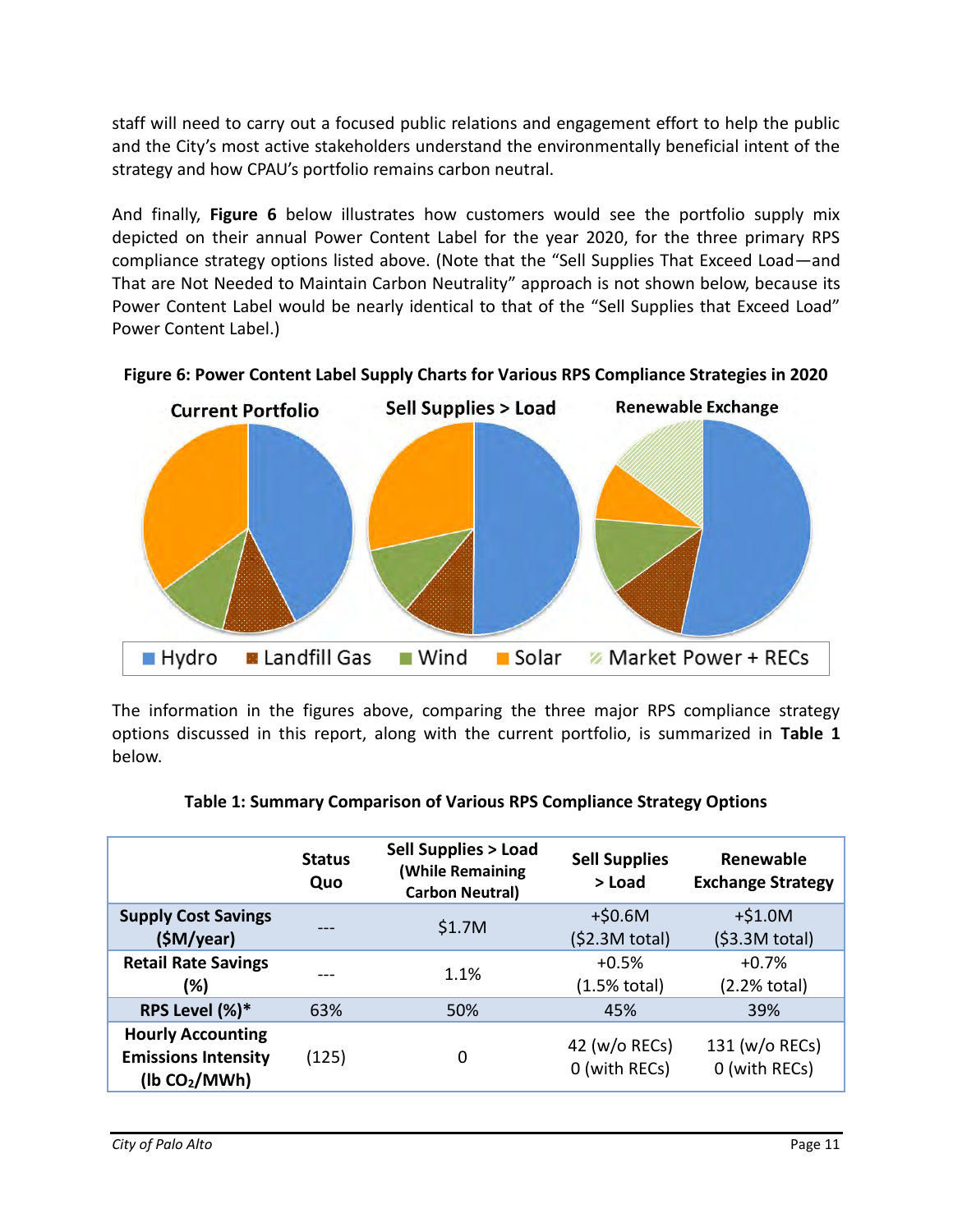| <b>PCL Emissions</b> |    |    |    |
|----------------------|----|----|----|
| Intensity            | 13 | 10 | 65 |
| (lb $CO2/MWh)**$     |    |    |    |

#### *(Average Impacts over 2020-2030 Timeframe)*

\*The average annual RPS level required under state RPS regulations during this period is 45.4%. The average RPS level for the "Renewable Exchange" approach is less than this due to the SB 100 exemption for municipal utilities with high concentrations of large hydro resources, as described above.

\*\*The average emissions intensity for market power in California is assumed to be 944 lb CO<sub>2</sub>/MWh, while the average emissions intensity of the state's overall fuel mix is 528 lb  $CO<sub>2</sub>/MWh$ .

#### **CONCLUSION**

In previous meetings, the UAC has expressed a preference for adopting a lower-cost RPS procurement strategy and for employing a carbon accounting methodology that uses hourly average emissions factors. The analysis in this report indicates that opting for those two approaches would yield significant supply cost savings, particularly if the City also chooses to continue the use of unbundled RECs to neutralize the residual emissions associated with the portfolio's reliance on wholesale market power purchases in dry years.

As for what balance to strike between maintaining the City's existing portfolio of in-state resources versus reducing supply costs and relying on out-of-state resources, staff feels that increasing the City's reliance on out-of-state Bucket 3 RECs is justifiable on an environmental value basis. And initial conversations that staff has held with community stakeholders indicate some level of support for this position from them as well. However, before recommending a more aggressive RPS sales approach in order to reduce supply costs, staff is interested in receiving feedback from both the UAC and other members of the community (particularly the environmental community) on that issue. Staff plans to sell the City's renewable resources that exceed 104.5% of its load for 2020 (as it did for 2019) while awaiting a final decision on whether to sell additional resources.

#### **NEXT STEPS**

In the coming weeks, staff will take the UAC's recommendation regarding amendments to the Carbon Neutral Plan to the City Council for approval. Meanwhile, staff intends to continue to seek feedback from community stakeholders with respect to the environmental value of in-state versus out-of-state renewable resources, and the extent to which the City should swap the former for the latter in its supply portfolio. Staff expects to return to the UAC with a final recommendation on that matter in the next two months. After that, staff will take the UAC recommendation to the Finance Committee and the City Council. Although the details of the City's resource procurement strategy are not currently codified (beyond the City's Renewable Portfolio Standard Procurement Plan, which is designed to demonstrate compliance with the state's RPS requirements ), staff will still discuss the current approach with Council and seek validation of any significant changes, given the level of financial implications associated with this decision. If the Council supports selling some of the City's excess renewable supplies, staff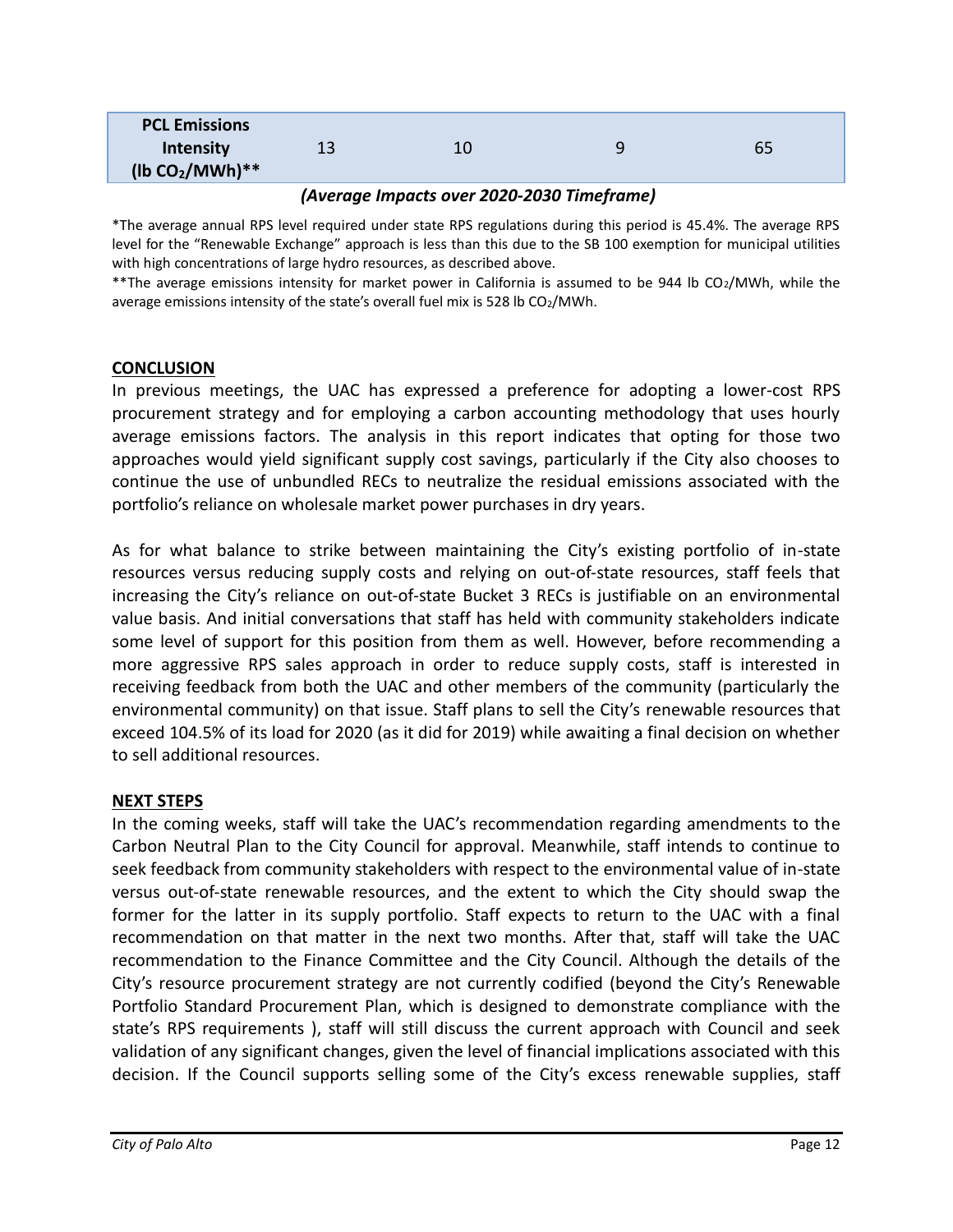would then begin soliciting interest from Community Choice Aggregation entities (CCAs) and others in short- or long-term acquisition of these resources.

In addition, in the next couple of years staff plans to carry out a broader and longer-term analysis of potential options for rebalancing the City's electric supply portfolio. This analysis will be presented in the context of making a decision on whether to renew the City's Western Base Resource hydro contract after the current one expires at the end of 2024. It will also take into account options for utilizing the City's share of the California-Oregon Transmission Project, after that resource reverts to the City's control at the end of 2023.

Staff will also continue to closely follow (and provide input on) the CEC's AB 1110 rulemaking process. Depending on the carbon accounting methodology the CEC finally adopts, staff will work to understand how the City's methodology can be aligned with the CEC approach, and, to the degree that it cannot, determine how to explain this difference to customers.

## **RESOURCE IMPACT**

Staff estimates that switching to an hourly carbon accounting methodology, using average hourly emissions intensity factors, will result in an increase in supply costs of approximately \$60,000 in an average hydrological year. However, staff estimates that switching to a more aggressive sales approach to RPS compliance could result in a decrease in supply costs of about \$3.3 million per year through 2030 (equivalent to a rate reduction of about 2%, or 0.37 cents/kWh). But if the City instead chooses to sell only its renewable energy supplies that exceed 104.5% of its annual load (and thus are not needed to maintain an overall carbon neutral supply portfolio), the average supply cost savings are estimated to be about \$1.7 million per year through 2030 (equivalent to a rate reduction of about 1%, or 0.19 cents/kWh).

#### **POLICY IMPLICATIONS**

This report satisfies Initiatives #4 and #5 of the [EIRP Work Plan.](https://www.cityofpaloalto.org/civicax/filebank/documents/67789) This report is also in line with the Sustainability and Climate Action Plan goals of continuing to lower the carbon footprint of the community.

#### **ENVIRONMENTAL REVIEW**

The Utilities Advisory Commission's discussion of the City's RPS procurement strategy and carbon accounting methodology does not meet the definition of a project under Public Resources Code 21065 and therefore California Environmental Quality Act (CEQA) review is not required.

#### **Attachments:**

- Attachment A: Revised Carbon Neutral Plan
- Attachment B: RPS Portfolio Detail and Financial Opportunities Associated with Various Alternative Strategies (2020-2030)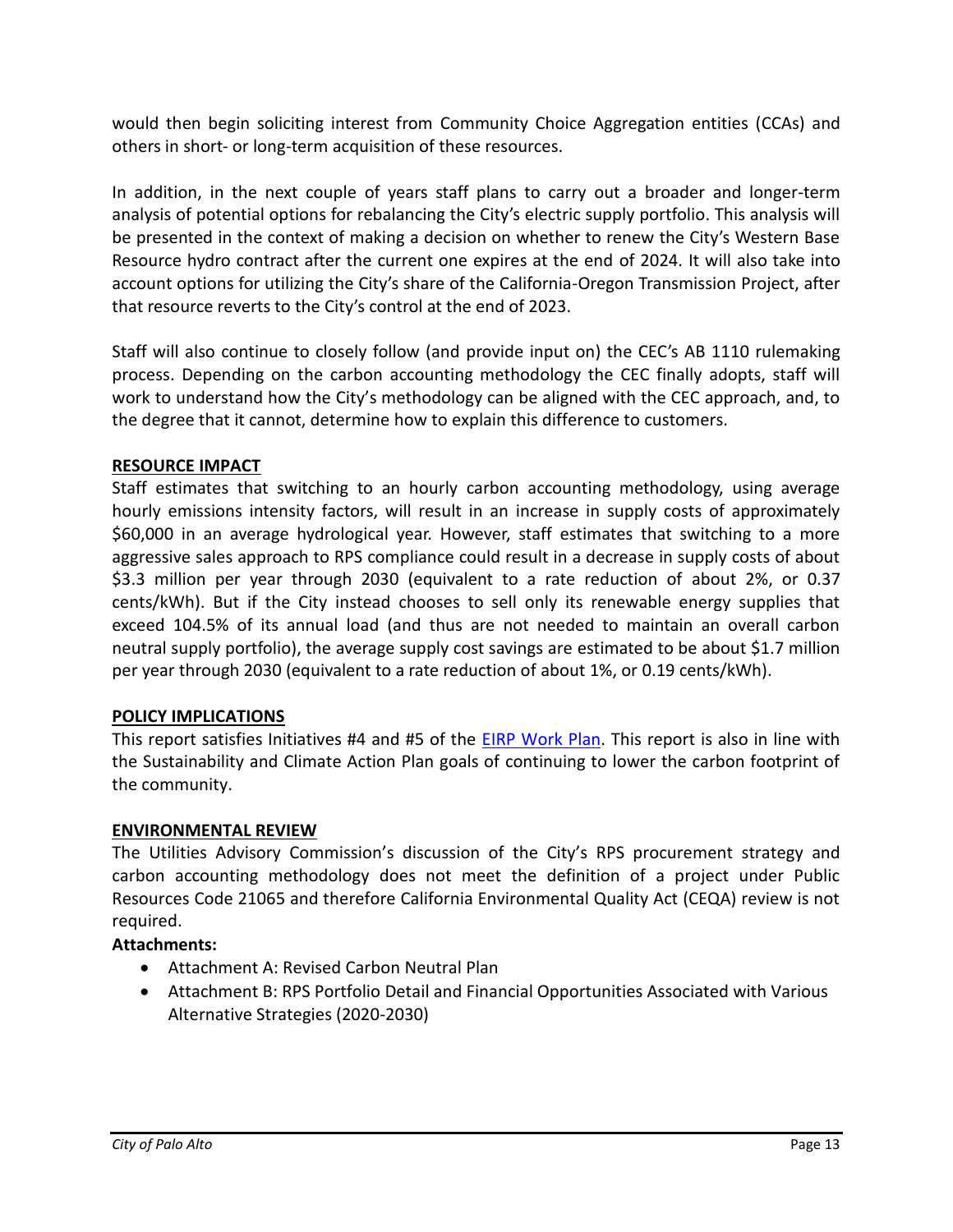**Adopted by City Council on March 4, 2013 Revised by City Council on \_\_\_\_\_\_\_\_\_\_\_\_\_\_\_**

#### **City of Palo Alto Utilities Electric Supply Portfolio Carbon Neutral Plan**

#### **1. Carbon Neutral Definition**

A carbon neutral electric supply portfolio will demonstrate annual net zero greenhouse gas (GHG) emissions, measured at the Citygate<sup>1</sup>, in accordance with The Climate Registry's Electric Power Sector protocol for GHG emissions measurement and reporting. by applying the average hourly carbon emissions intensity of the electricity on the CAISO grid to the City's net load for each hour of the year.

#### **2. Carbon Neutral Plan Objective**

Reduce the City of Palo Alto's overall community GHG emissions by achieving carbon neutrality for the Electric Supply Portfolio starting in calendar year 2013 within an annual rate impact not to exceed 0.15 cents per kilowatt-hour  $(\phi/kWh)$  primarily through the: 1) engagement of customers to increase energy efficiency; 2) expansion of long-term renewable resource commitments; 3) promotion of local renewable resources; 4) continued reliance on existing hydroelectric resources; and 5) meeting short-term balancing requirements and/or neutralizing residual carbon through the use of short-term purchases of renewable resources and/or renewable energy certificates (RECs).

#### **3. Resource Strategies**

a. *Energy Efficiency* 

- i. Continue to pursue energy efficiency strategies as identified in the Council‐ approved ten‐year Energy Efficiency Plan.
- b. *Long‐term Renewable Resources*
	- i. Continue to pursue the City's Renewable Portfolio Standard (RPS) goal to purchase renewable energy to supply at least 3360% of retail sales by 2015-2030 while ensuring that the retail rate impact of these purchases does not exceed 0.5 ₵/kWh.
	- ii. Continue to pursue local renewable resources through the Palo Alto CLEAN and PV Partners programs.
	- iii. Pursue additional RPS eligible, long-term renewable resources (beyond the RPS goals) to achieve a target of 100% carbon‐free resources based on average year hydroelectric generation.

 $1$  Citygate is the location of the City's main meter where the City interconnects to the Pacific Gas and Electric transmission system. Emissions associated with of the output of the locally sited fossil gas fired combustions units (COBUG), while not measured at Citygate, will be neutralized.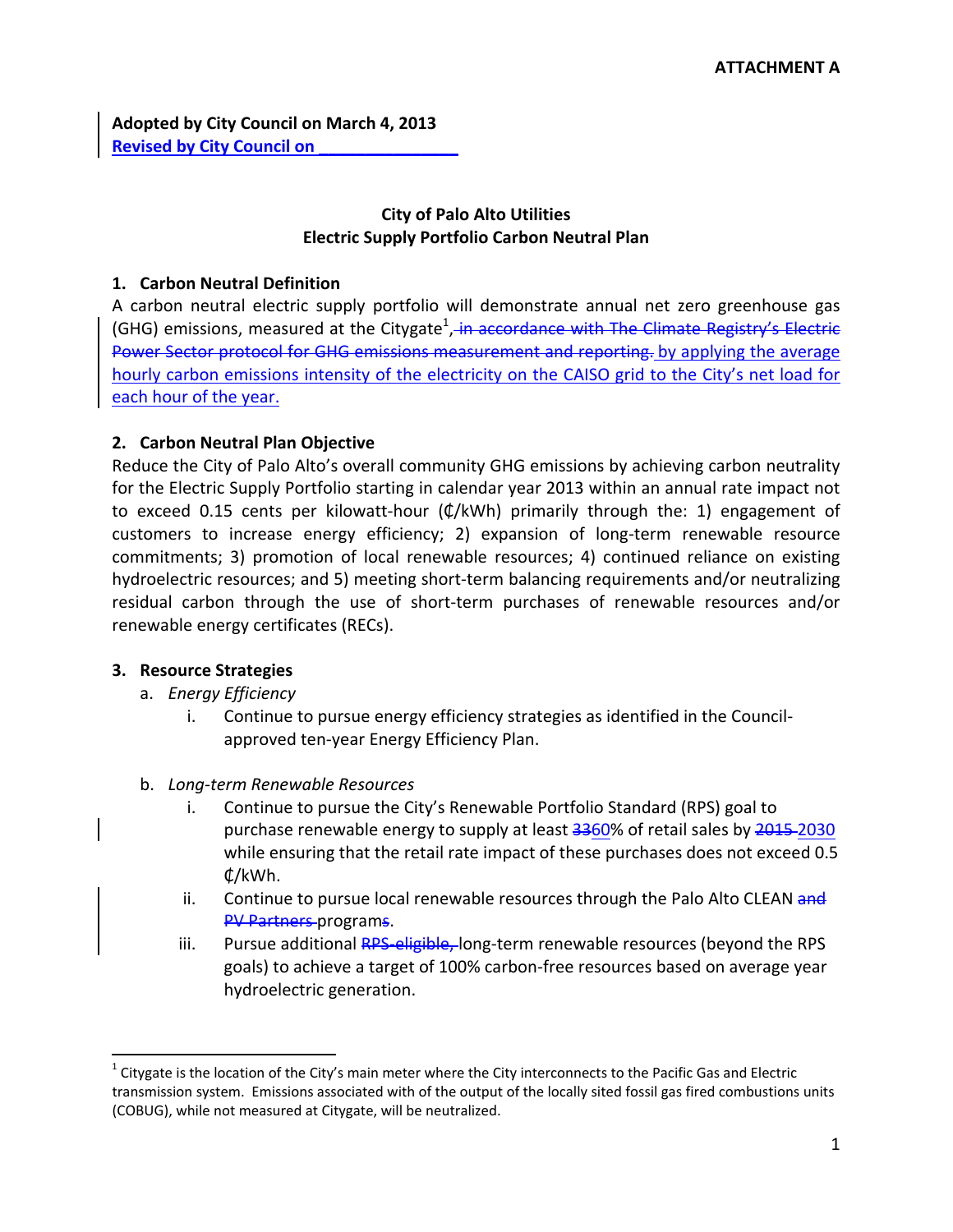- c. *Short‐term Renewable Resources and Renewable Energy Certificates*
	- For calendar years 2013 through 2016, pProcure short-term renewables, if the price is comparable to that of an un-bundled REC;
	- ii.i. For calendar years 2013 through 2016, procure or RPS-eligible, un-bundled RECs as needed to achieve carbon neutrality based on actual load and resources;
	- iii. Neutralize anthropogenic GHG emissions associated with renewable resources with RPS-eligible unbundled-RECs, which may or may not be RPS eligible.
- d. *Banking and Truing Up*
	- i. In the event that there are surplus renewables beyond the load in a particular year, bank as many RECs as allowable under the TCR EPS protocol from qualifying renewables from that year to minimize the need for purchasing RECs in subsequent years.
	- ii. Neutralize emissions associated with market purchases resulting from deviations between expected and actual load and renewable and hydroelectric generation resources with RPS-eligible unbundled-RECs, which may or may not be RPSeligible.
	- iiii. Neutralize residual emissions that result from applying an hourly emissions accounting methodology, rather than a net annual generation methodology, with RPS-eligible unbundled-RECs.

#### **4. Hydroelectric Resources**

- a. Continue to preserve and advocate for existing carbon‐neutral hydroelectric generation resources that provide approximately 50% of average year resource needs.
- b. Plan for and acquire carbon neutral resources assuming average hydroelectric conditions going forward.
- c. Under adverse hydroelectric conditions, procure RPS-eligible unbundled-RECs, which may or may not be RPS-eligible, to achieve carbon neutrality up to the 0.15 ¢/kWh rate impact limit and seek Council direction if carbon neutrality cannot be achieved within the rate impact limit.
- d. Under favorable hydroelectric conditions, where carbon neutral resources are expected to be surplus to needs, even after allowable banking, then pursue selling short-term renewable energy, or the renewable attributes, associated with one or more carbon‐ neutral resources in the portfolio.

#### **5. Financial and Rate Payer Impacts**

- a. In addition to the RPS annual rate impact limit of 0.5  $\mathcal{L}/kWh$ , the cost of achieving carbon neutrality shall not exceed 0.15 ₵/kWh based on an average hydro year.
- b. Revenues collected from surplus energy sales related to hydroelectric resources under favorable conditions (e.g. wet years), will be maintained within reserves to adjust for the cost of achieving carbon neutrality under adverse hydroelectric years.
- c. To the extent available and allowable, revenues from the auction of cap‐and‐trade allowances may be used to fund resources acquired to meet the carbon neutrality goals.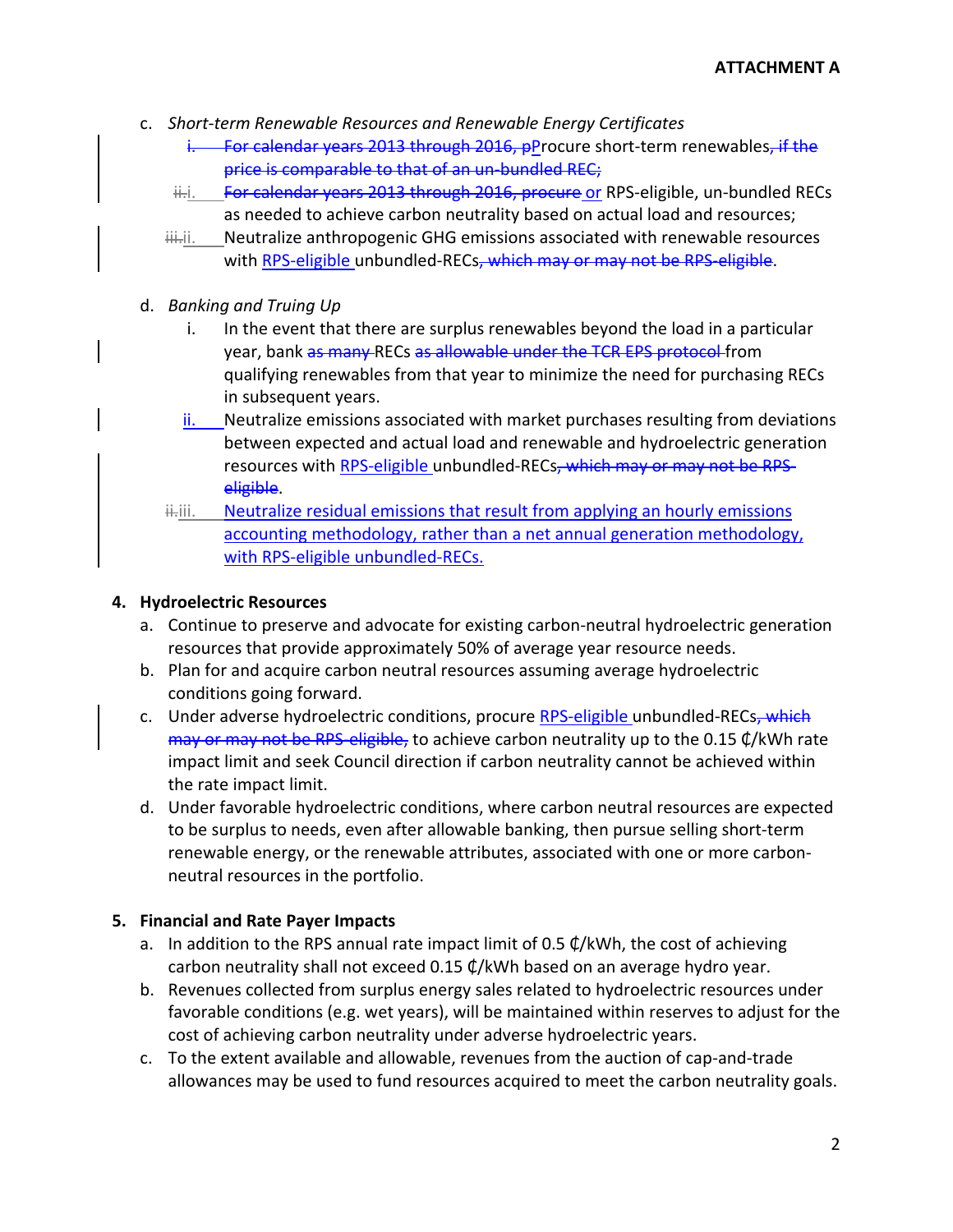#### **6. Reporting and Communication**

- a. Develop a communication plan for stakeholders to inform them of the City's efforts towards achieving a carbon neutral electric supply.
- b. Submit an annual, verified report of the carbon content of the electric supply portfolio to The Climate Registry.
- c. Provide customers a report of the electric supply portfolio's carbon content to supplement the mandated Power Content Label.
- d. Inform large commercial and/or corporate customers of the City's carbon neutral portfolio and its relevance to their individual corporate sustainability goals.

d.b.

## **7. Implementation Plan**

The tasks that need to be completed in the next two years pending Council approval of the Carbon Neutral Plan in February 2013 are listed in the table below.

| <b>Hem</b>              |                                                                      | <b>Timeframe</b>         |
|-------------------------|----------------------------------------------------------------------|--------------------------|
| 1                       | Modify electric supply portfolio models and Energy Risk              | By April 2013            |
|                         | <b>Management Policies, Guidelines and Procedures to account for</b> |                          |
|                         | Carbon Neutral objectives, balancing, banking of renewable           |                          |
|                         | attributes, reporting and financial impacts.                         |                          |
|                         | Modify the Long term Electric Acquisition Plan (LEAP) to include     | <b>By June 2013</b>      |
|                         | the carbon neutral objective                                         |                          |
|                         | Develop communication plan to inform customers and                   | <b>February to April</b> |
|                         | stakeholders of Carbon Neutral Plan and efforts.                     | 2013                     |
| $\overline{\mathbf{4}}$ | Based on response to the Fall 2012 request for proposals, seek       | December 2012 to         |
|                         | approval of new renewable power purchase agreements to meet          | <del>June 2013</del>     |
|                         | the City's RPS up to approximately 100% of the long term resource    |                          |
|                         | needs in average hydro years.                                        |                          |
|                         | Determine resource needs for CY 2013 through CY 2016 and             | <b>By June 2013</b>      |
|                         | develop plan to acquire short-term renewable resources.              |                          |
|                         | 6. Determine long-term renewable purchase volumes for beyond CY      | By September 2013        |
|                         | 2016 and develop plan to acquire long term renewable resources.      |                          |
| 7.                      | Procure RECs as needed to neutralize carbon emissions based on       | <b>By May 2014</b>       |
|                         | actual load and resources for CY 2013.                               |                          |
| <del>8.</del>           | Along with annual Power Content Label, produce and report to         | May/June 2014 and        |
|                         | customers the carbon intensity of the electric supply portfolio.     | annually thereafter      |
|                         | 9. Produce and submit Electric Power Sector (EPS) and Local          | <b>July and October</b>  |
|                         | Governments Operation Protocol (LGOP) reports to The Climate         | 2014 and annually        |
|                         | Registry (TCR) for CY 2013.                                          | thereafter               |
|                         | 10. Get independent verification of TCR reports and submit audited   | By December 2014         |
|                         | reports to TCR.                                                      | and annually             |
|                         |                                                                      | thereafter               |
|                         | 11. Redesign the PaloAltoGreen program according to Council          | By December 2013         |
|                         | direction.                                                           |                          |